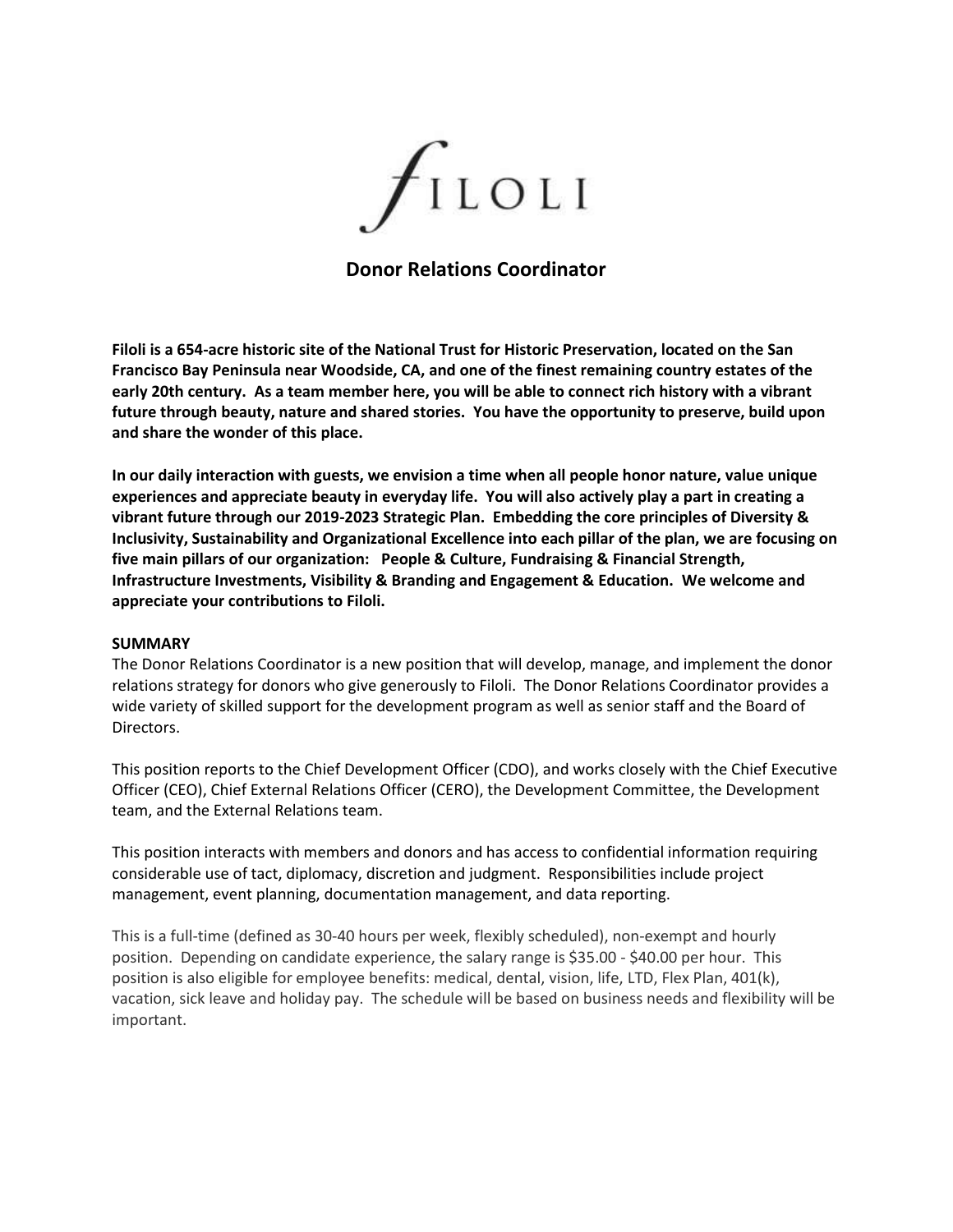# **ESSENTIAL DUTIES AND RESPONSIBILITIES INCLUDE:**

#### **Donor Stewardship**

The Donor Relations Coordinator serves as the primary point of contact for donor relations engagement activities involving major donors including project specific restricted funds, including events, impact reporting, fund and data management, and special recognition projects.

- Partner with CDO to create and implement customized stewardship plans for donors who give generously to Filoli;
- Identify, cultivate, and steward donors and prospects with the goal of building a robust major gift pipeline;
- Proactively monitor and manage the donor relations needs of donors;
- Establish and maintain strong partnerships with Filoli leadership in order to maximize engagement for their portfolios of donors;
- Ensure benefit fulfillment for major donors;
- Build complete understanding of each donor's involvement and giving activity;
- Assess donor relations opportunities and track donor relations trends;
- Recommend donor relations improvements based on findings.

#### **Event Planning**

The Donor Relations Coordinator leads Filoli's fundraising and cultivation events. Responsibilities include planning, guest list management, registration, and event execution.

- Assist CEO & CDO for Gala in the Garden planning and project management, Filoli's annual signature fundraising event;
- Serve as project lead for Holidays Opening Night dinner, Filoli's official start of *Holidays at Filoli* season;
- Manage department partners, vendors and key relationships for all development events;
- Solicit and manage in-kind donations;
- Coordinate event set-up, rentals, and catering needs with the Events team;
- Coordinate advertising and publicity efforts with External Relations team for Gala in the Garden and other development events;
- Plan and host other seasonal cultivation events, as needed.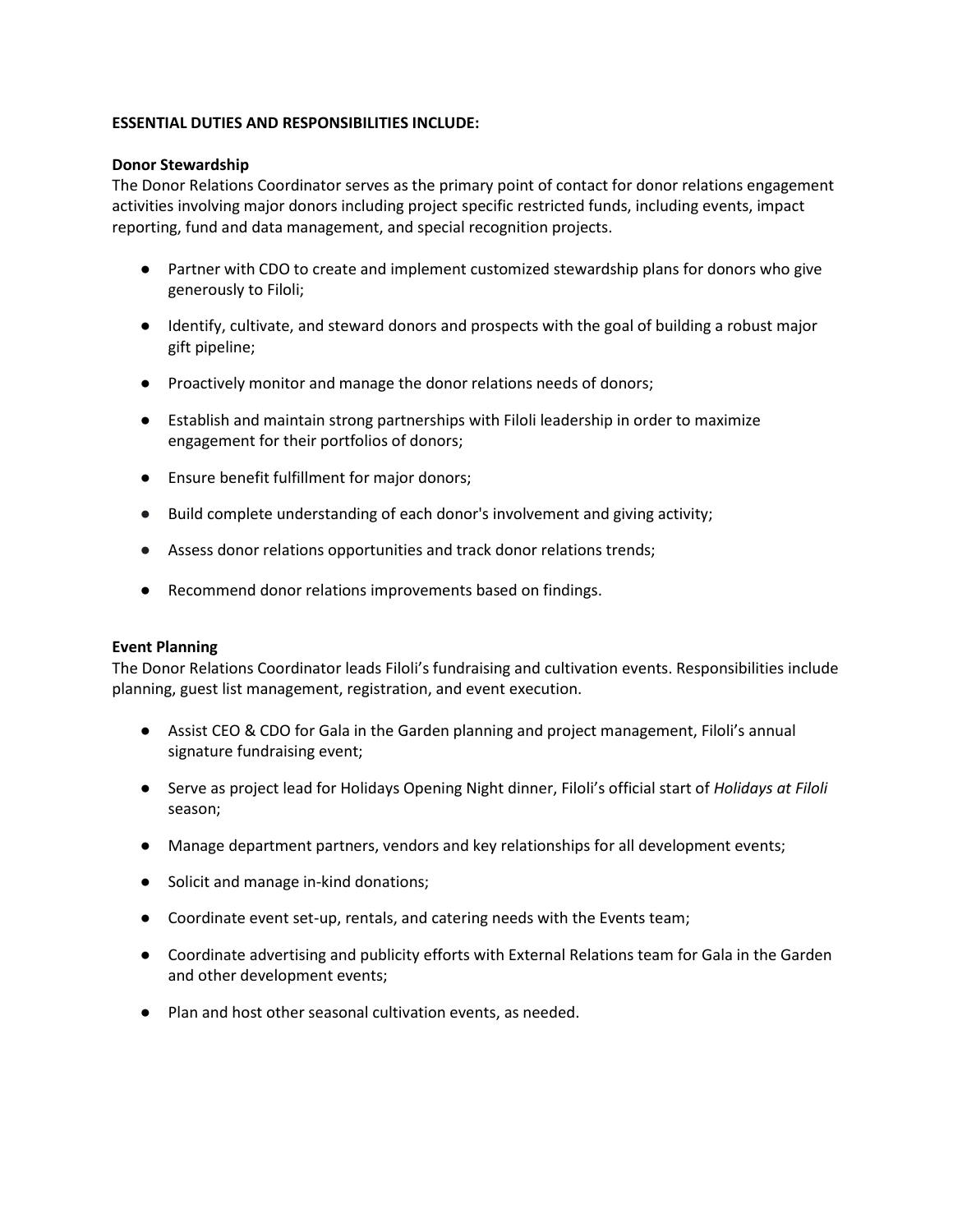# **Annual Fund Project Management**

With support and direction from the CDO, and partnering with the External Relations team, the Donor Relations Coordinator serves as project lead for Filoli's Annual Fund program.

- Plan, develop and execute segmented mailed and electronic seasonal fundraising solicitations to Filoli membership;
- Oversee mail house, printer, and other vendors;
- Coordinate seasonal marketing plan including website, newsletters, social media and email communications;
- Assist with gift processing and acknowledgments;
- Report and analyze results to internal stakeholders;

# **Development Administration**

- Serve as a member of the Development Committee as minutes recorder. Oversee meeting planning and event set-up including room, food, AV and other needs;
- Oversee major gifts database management with assistance from the External Relations team working regularly with confidential information and ensure its security;
- Research, draft, and manage high-profile biographies, briefing materials, talking points, and other related materials;
- Execute fiduciary responsibility to ensure that gifts are awarded and utilized in accordance with donor expectations and organizational policy in a timely manner;
- Distribute reports utilizing a variety of mediums, including print, email, and other digital reporting tools;
- Serve as primary back-up for gift processing and membership functions;
- Oversee the Requests for Donations program supporting local non-profit organizations' fundraising activities;
- Provide general office management support including ordering and maintaining supplies, copier/printer and mail systems;
- Develop tracking methods for reporting of the team's overall productivity
- Serve as a member of the staff editorial review ad-hoc committee;

#### **General**

- Provide welcoming and helpful service to staff, volunteers, members, Board Members, donors and the public – whether in-person or on the phone;
- Support Filoli's diversity, equity, accessibility and inclusivity efforts and ensure the equitable treatment of all donors;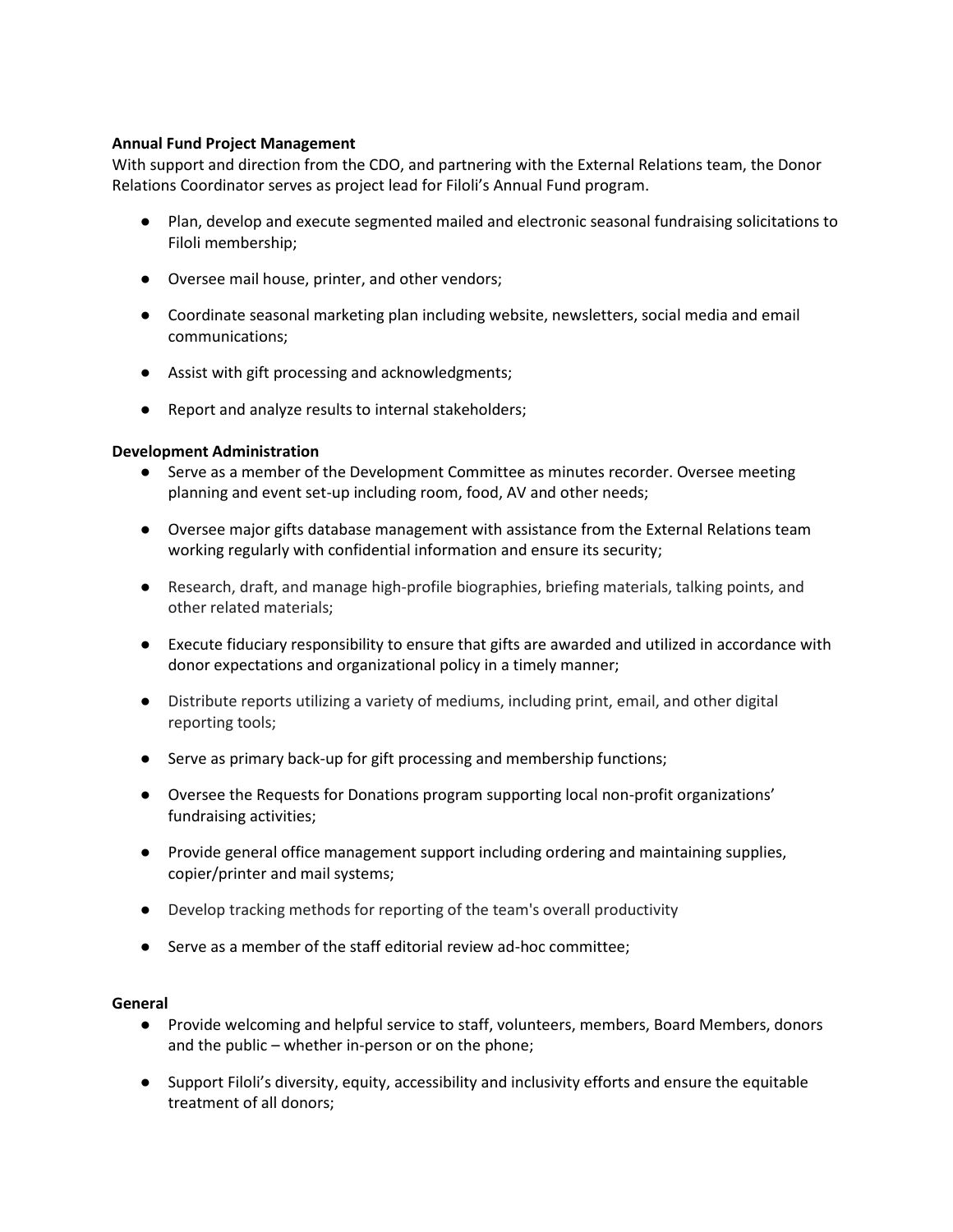- Work a flexible schedule based on the needs of the organization and be available to dependably see projects through to completion;
- Uphold all Filoli's policies, procedures, guidelines and standards;
- Maintain flexibility and perform other duties as assigned to respond to the needs of the organization, including running errands in support of events, meetings and projects;
- Attendance and punctuality are essential to work and all work-related functions;
- Filoli employees may also perform other duties as assigned.

#### **SUPERVISORY RESPONSIBILITIES**

This position will occasionally supervise interns or event volunteers.

#### **MINIMUM QUALIFICATIONS**

An individual must be able to perform each essential duty listed above and any additional responsibilities as directed as well as satisfy the educational and skill requirements listed below:

#### **Education and/or Experience:**

Bachelor's degree with direct experience in fundraising or similar personal service industry preferred.

#### **Core Competencies:**

- **DEVELOPMENT ADMINISTRATION EXPERIENCE** Three years working in an administrative role. Previous experience working in nonprofit development desired.
- **PEOPLE, PROJECT, AND PROGRAM SKILLS** Provide excellent planning and project management skills. Effective cross-functional collaborative capacity. Ability to either take direction or work independently as the situation requires.
- **LEADERSHIP** Flexible, energetic, and outcomes-oriented self-starter who brings a creative approach to solving problems. Capacity to interact effectively and build partnerships with Filoli's many constituencies including staff, Board members, community partners and supporters, donors, members, visitors, and volunteers. Strong administrative skills. Ability to multitask, see many sides to complex issues, and perform at high standards with a collegial team.
- **CULTURAL COMPETENCIES** Model a responsibility to self-awareness and awareness of others to recognize that individuals bring unique backgrounds, beliefs, values, and world-views. View racial and cultural differences as assets to the organization.
- **DIVERSITY, EQUITY, AND INCLUSION** Committed to Filoli's dedication to integrate accountability across all efforts to support and sustain a racially equitable organization. Demonstrate a passion of advancing organizational DEAI objectives and influencing others to approach all work with an equity lens. Promote processes and communication that encourage organizational cultural competence and inclusion.
- **COMMUNICATION SKILLS** Demonstrate excellent written and verbal communication skills. Communicate (listening and speaking) effectively with donors, vendors and employees of the organization. Confidence in handling both face-to-face and telephone interactions with donors.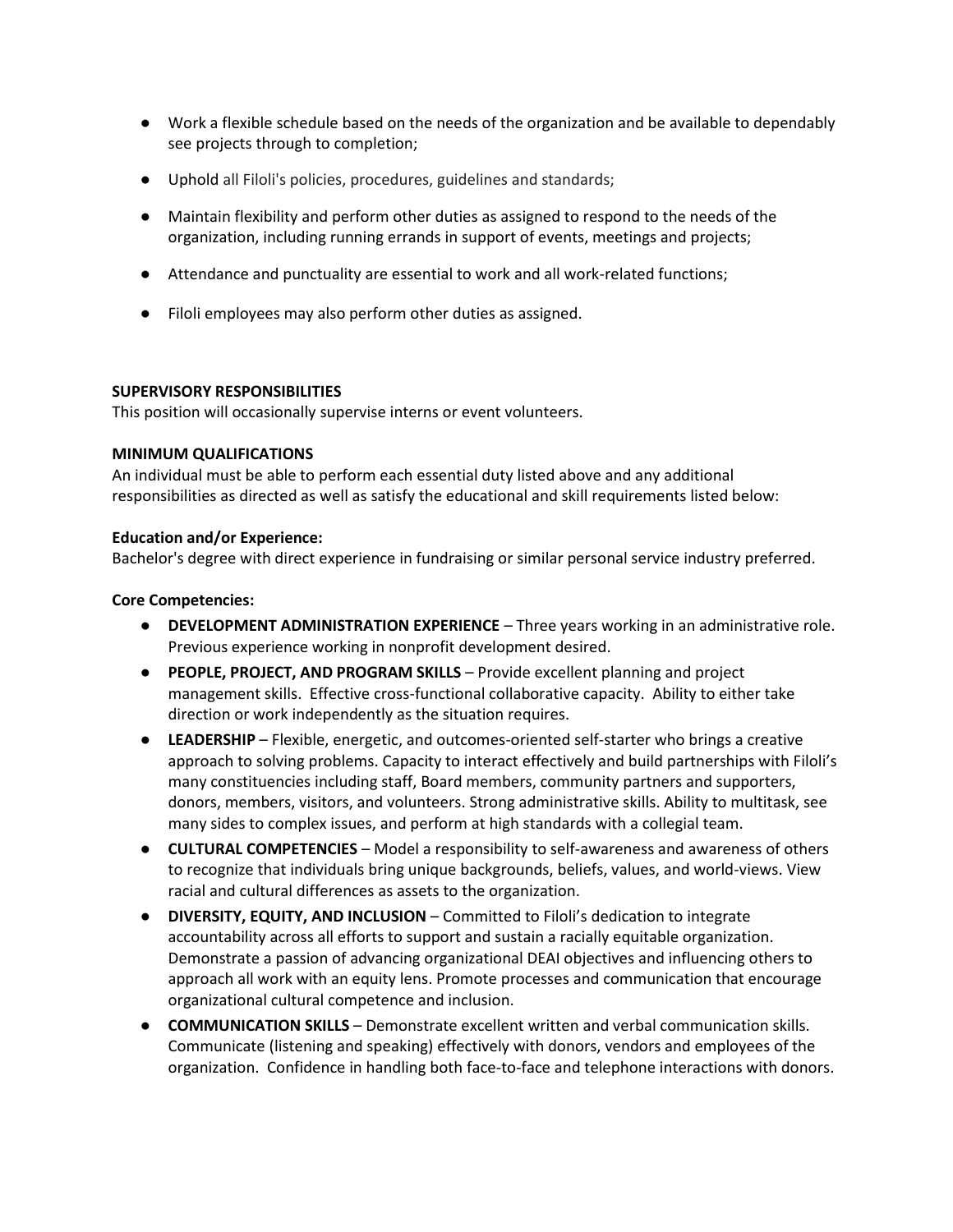- **DECISIVE NATURE** Well-honed ability to independently anticipate and analyze situations, define problems and objectives, recognize viable alternatives and formulate rapid solutions with understanding of the inherent risks and the implications of decisions.
- **COMPUTER SKILLS** Strong Proficiency and knowledge of Microsoft Excel, Word, PowerPoint, Outlook and Google Applications. Experience and proficiency working with a donor database (Altru or similar product).
- **AVAILABILITY**  Maintain a flexible work schedule that may include evenings and weekends to meet the demands of executive management.

# **Skills and Abilities:**

- Demonstrate a strong customer service orientation;
- Work independently while maintaining open and transparent communications about duties and project status, within the bounds of the area of responsibility and authority;
- Demonstrate consistent and exceptional attention to detail, resourcefulness and an ability to think through an issue and anticipate possible problems, obstacles, and conflicts;
- Be organized and follow through on tasks to a successful completion;
- Display impeccable discretion, confidentiality, judgment, graciousness and flexibility at all times;
- Take direction, multi-task and work in an environment of regular interruptions;
- Work and communicate successfully with a highly diverse population of staff, volunteers, members, Board Members, donors and the public;
- Serve as a collaborative team member with strong interpersonal skills and a sense of humor;
- Read and interpret documents such as safety rules, operation and maintenance instructions and procedural manuals.

# **CERTIFICATES, LICENSES, REGISTRATIONS**

A valid Driver's License is required.

# **PHYSICAL REQUIREMENTS**

The physical requirements described here are representative of those that must be met by an employee to successfully perform the essential functions of this job including:

- Lift/carry items up to 20 pounds;
- Stand, walk across uneven terrain, climb stairs, reach, lift, carry and bend frequently as well as sit for long periods at a computer.

# **HOW TO APPLY**

- 1. Candidates with the above prerequisites are invited to submit their resumes along with a cover letter outlining their related experience and background to: <https://filoli.applicantstack.com/x/openings>
- 2. Possession of minimum requirements does not guarantee an interview.
- 3. Please, no phone calls.
- 4. Thank you for your interest in Filoli!